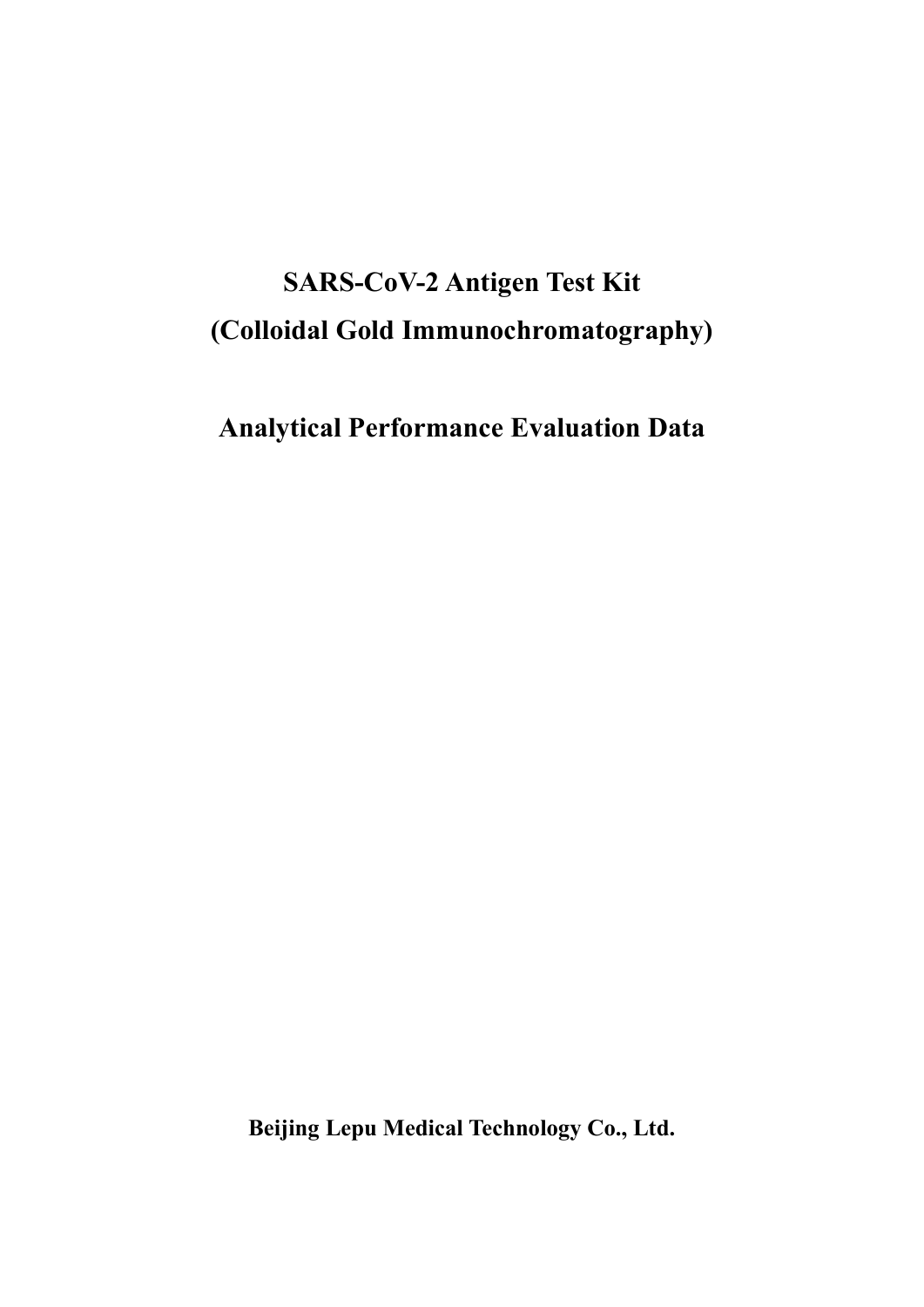# Analytical Performance Evaluation Data for SARS-CoV-2 Antigen Test Kit (Colloidal Gold Immunochromatography)

#### 1、 Overview

This report contains the analytical performance evaluation data about the SARS-CoV-2 Antigen Test Kit (Colloidal Gold Immunochromatography) (the Kit below for short); the performance indicators about the Kir are tested respectively to evalue whether it complies with its design requirements.

#### 2、 SARS-CoV-2 Antigen Test Kit and Related Information

Specification for SARS-CoV-2 Antigen Test Kit (Colloidal Gold Immunochromatography) 25 tests/kit, batch No. 20CG2701X-y (valid until: March 2, 2021), 20CG2702X-y (valid until: March 3, 2021), 20CG2703X-y (valid until: March 8, 2021), the appearance, width, liquid migration speed, LOD, coincidence rates of negative reference product, positive referenceproduct and repeatability were tested respectively.

Human body sample: Nasal swab samples from Beijing IPE Center for Medical Laboratory.

The negative samples are tested negative according to the Guidelines on the Novel Coronavirus-Infected Pneumonia Diagnosis and Treatment (Provisional 7th Edition).

The positive samples are tested positive according to the Guidelines on the Novel Coronavirus-Infected Pneumonia Diagnosis and Treatment (Provisional 7th Edition).

Samples: This study involves the test data onLOD, coincidence rates of negative reference product, positive reference product, repeatability, testing time and cross reaction.

#### 3、 Performance Evaluation Data

#### 3.1 Physical Characteristics

#### 3.1.1 Appearance

The test strip should be clean and complete, free of burr, damage and contamination; the material should be firmly attached; the label text should be legible without damage. The dilute solution should be clear and transparent, free of impurities and floccules.

#### 3.1.1.1 Test method

Take a test strip randomly and observe it under natural light. The results should meet the requirements.

#### 3.1.1.2Test related information

Batch No.: 20CG2701X-y, 20CG2702X-y, 20CG2703X-y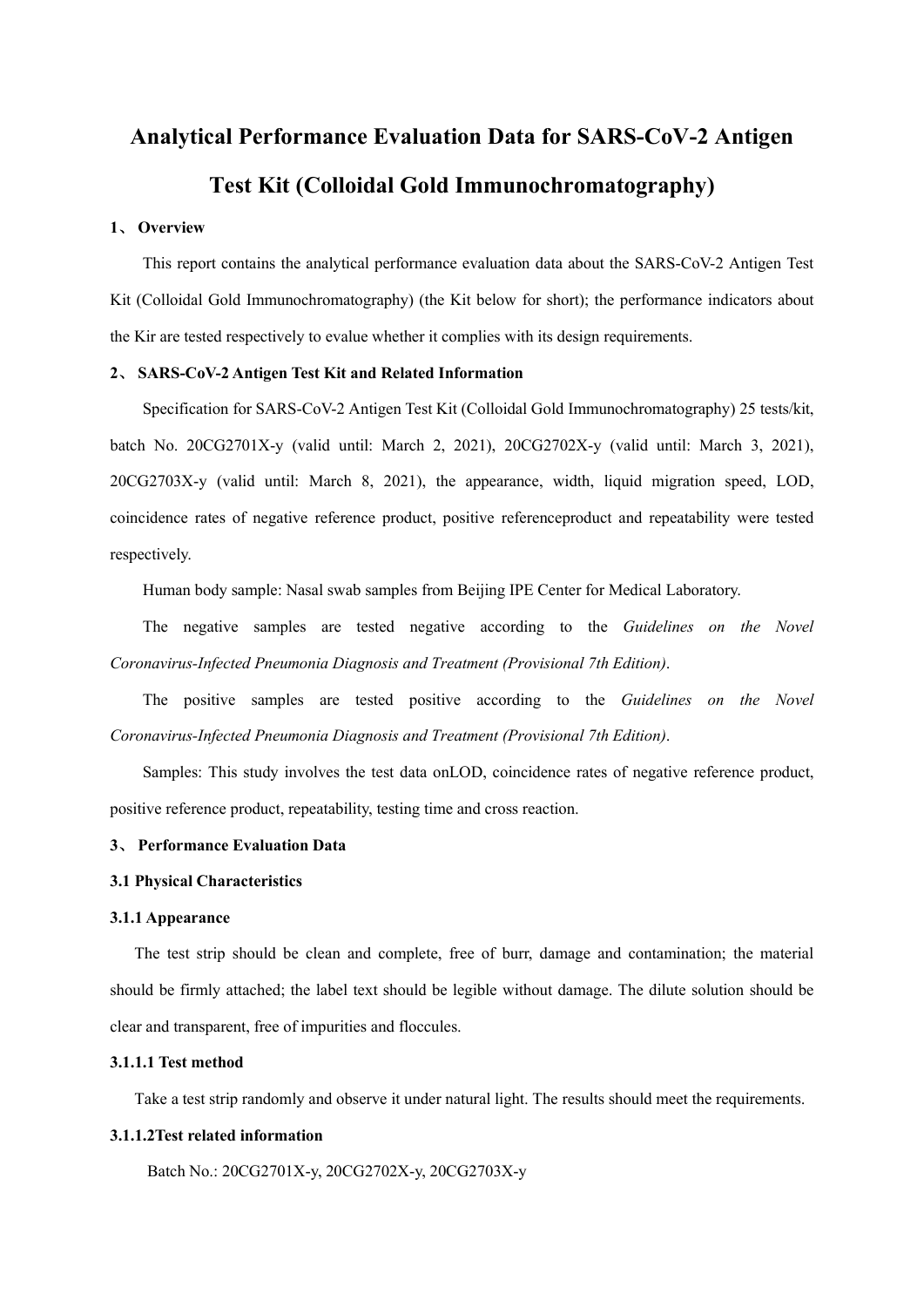Testers: Zhang Bo & Liu Yanjuan

Test date: March 9, 2020

Test location: Beijing IPE Center for Medical Laboratory

### 3.1.1.3 Test result

| <b>Specification</b> | Batch No.   | <b>Test results</b> |
|----------------------|-------------|---------------------|
|                      | 20CG2701X-y | Conforming          |
| 25 tests/kit         | 20CG2702X-y | Conforming          |
|                      | 20CG2703X-y | Conforming          |

### 3.1.1.4 Conclusion

The appearance of the three batches of reagents met the requirements of development and design.

### 3.1.2 Width of membrane strip

Width of membrane strip of the test strip is  $\geq$ 2.5mm.

## 3.1.2.1 Test method

Use a vernier caliper (accuracy not less than 0.05mm) to randomly measure a test strip, and the

measurement result shall meet the requirements.

### 3.1.2.2 Test related information

Batch No.: 20CG2701X-y, 20CG2702X-y, 20CG2703X-y

Digital caliper (No: LS-01-005) measurement range: (0- 150) mm

Testers: Zhang Bo & Liu Yanjuan

Test date: March 9, 2020

Test location: Beijing IPE Center for Medical Laboratory

## 3.1.2.3 Test result

| <b>Specification</b> | Batch No.     | <b>Test results</b> |  |  |
|----------------------|---------------|---------------------|--|--|
|                      | $20CG2701X-v$ | $4.02$ mm           |  |  |
| 25 tests/kit         | 20CG2702X-y   | $4.03$ mm           |  |  |
|                      | $20CG2703X-y$ | $4.02$ mm           |  |  |

## 3.1.2.3 Conclusion

The width of the three batches of reagents met the requirements of development and design.

## 3.1.3 Fluid migration speed

The liquid migration speed should not be less than 10mm/min.

## 3.1.3.1 Test method

Take a test strip and operate according to the manufacturer's instructions. From the time when the blank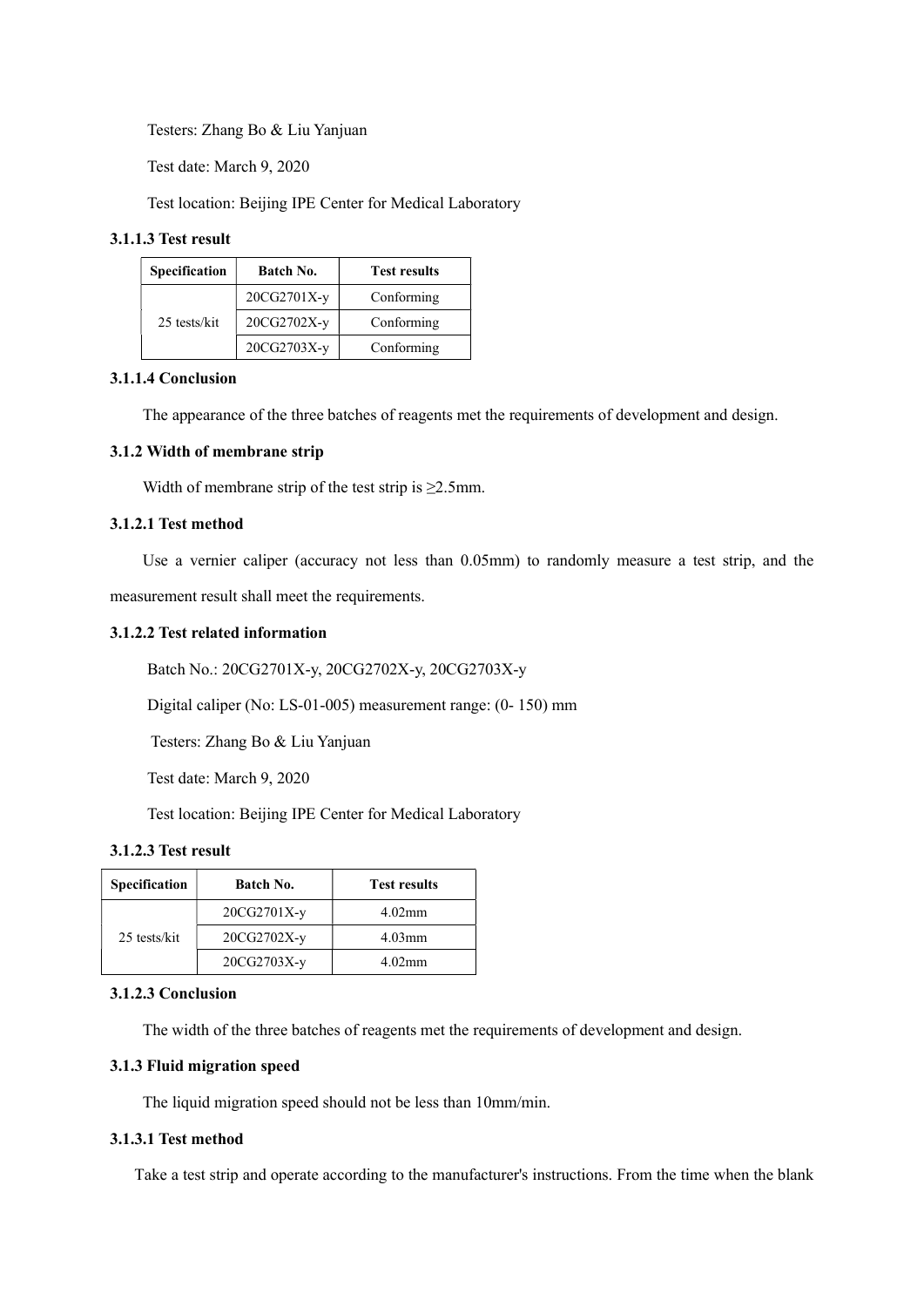control solution is added into the test strip, count the time with a stop watch until the blank control solution reaches the boundary between the nitrocellulose membrane and the absorbent paper, the time used is recorded as (t), measure the total length of the sample pad, colloidal gold pad and nitrocellulose membrane with a vernier caliper, and the total length is recorded as (L), then the result of L/t is the migration speed; the test results should meet the requirements.

#### 3.1.3.2 Test related information

Batch No.: 20CG2701X-y, 20CG2702X-y, 20CG2703X-y

Digital caliper (No: LS-01-005) measurement range: (0-150) mm

Timer (No: HT-01-001)

Blank control solution: newborn calf serum, Batch No.: 180428

Testers: Zhang Bo & Liu Yanjuan

Test date: March 9, 2020

Test location: Beijing IPE Center for Medical Laboratory

## 3.1.3.3 Test result

| <b>Specification</b> | Batch No.   | <b>Test results</b> |
|----------------------|-------------|---------------------|
|                      | 20CG2701X-y | $20 \text{ mm/min}$ |
| 25 tests/kit         | 20CG2702X-y | $22 \text{ mm/min}$ |
|                      | 20CG2703X-y | $23 \text{ mm/min}$ |

#### 3.1.3.4 Conclusion

The liquid migration speed of the three batches of reagents met the requirements of development and

design.

## 3.2 Minimum LOD

### 3.2.1 Test method

Take 30 test strips from each of three batches, and test three sensitivity reference products according to the manufacturer's instructions. Repeatedly test each reference product for 10 times, and judge the test results. The positive rate should not be less than 90%.

#### 3.2.2Test related information

Determination of sample fluid: Sensitivity reference product

Batch No.: 20CG2701X-y, 20CG2702X-y, 20CG2703X-y

Testers: Zhang Bo & Liu Yanjuan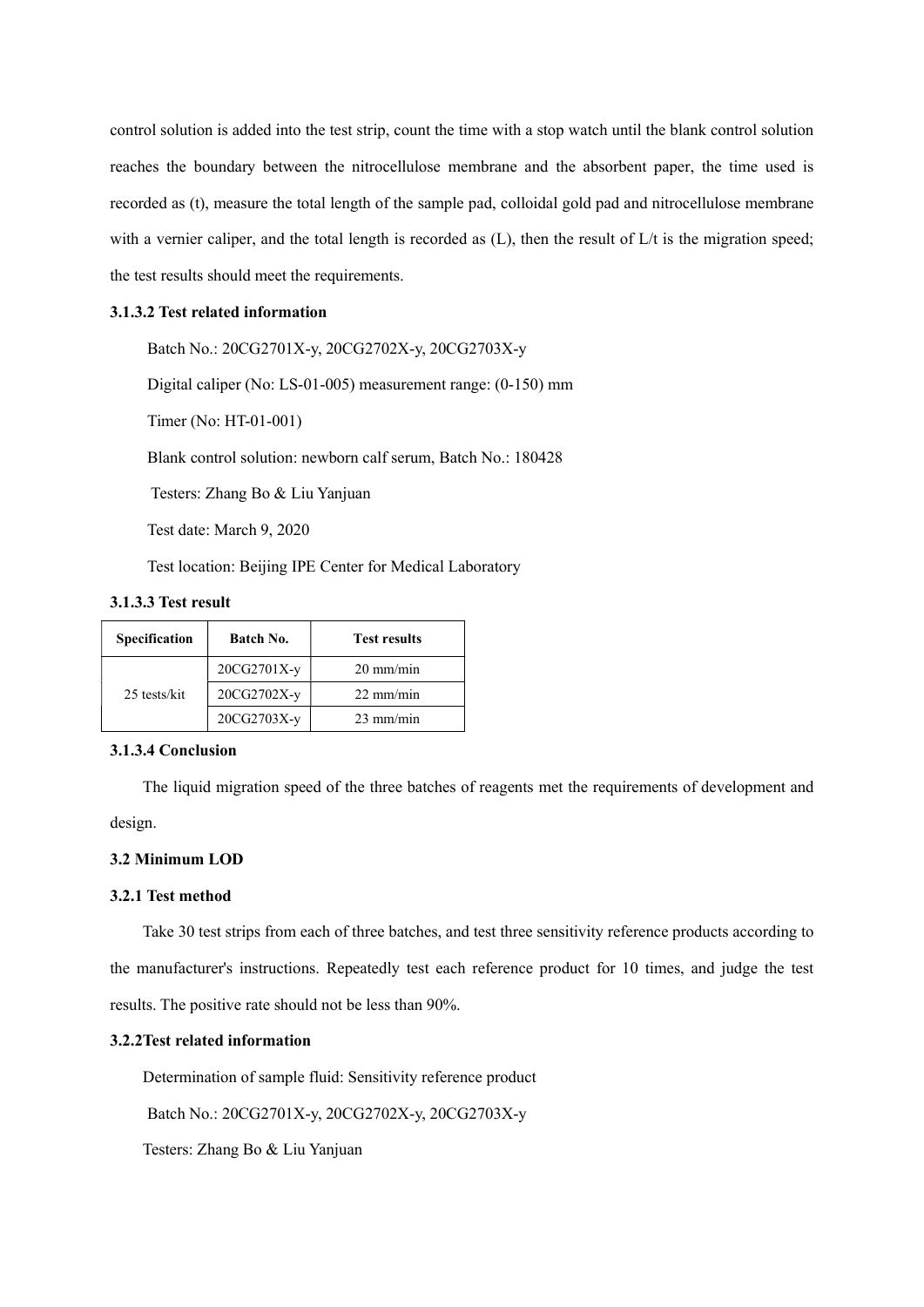Test date: March 9, 2020

Test location: Beijing IPE Center for Medical Laboratory

## 3.2.3 Test result

|             |                | 1        | 2        | 3        | 4        | 5        | 6        | 7        | 8        | 9        | 10       |
|-------------|----------------|----------|----------|----------|----------|----------|----------|----------|----------|----------|----------|
|             | L1             | Positive | Positive | Positive | Positive | Positive | Negative | Positive | Positive | Positive | Positive |
| 20CG2701X-y | L <sub>2</sub> | Positive | Positive | Positive | Positive | Positive | Positive | Positive | Positive | Positive | Positive |
|             | L <sub>3</sub> | Positive | Positive | Positive | Positive | Positive | Positive | Positive | Positive | Positive | Positive |
|             | L1             | Positive | Positive | Positive | Positive | Positive | Positive | Positive | Positive | Positive | Positive |
| 20CG2702X-y | L2             | Positive | Positive | Positive | Positive | Negative | Positive | Positive | Positive | Positive | Positive |
|             | L <sub>3</sub> | Positive | Positive | Positive | Positive | Positive | Positive | Positive | Positive | Positive | Positive |
|             | L1             | Positive | Positive | Positive | Positive | Positive | Positive | Positive | Positive | Positive | Positive |
| 20CG2703X-y | L <sub>2</sub> | Positive | Positive | Positive | Positive | Positive | Positive | Positive | Positive | Positive | Positive |
|             | L <sub>3</sub> | Positive | Positive | Positive | Positive | Positive | Positive | Positive | Positive | Positive | Positive |

#### 3.2.4 Conclusion

The result shows: The positive rate of the three batches of reagents was not lower than 90% and the result met the requirements of development and design.

#### 3.3 Negative reference coincidence rate

The negative detection rate should be 100%.

## 3.3.1 Test method

Take 10 test strips in each of three batches, and test 10 negative reference products of SARS-CoV-2

antigen according to the instructions of the Kit.

### 3.3.2Test related information

Negative reference products: N1-N10;

Batch No.: 20CG2701X-y, 20CG2702X-y, 20CG2703X-y

Testers: Zhang Bo & Liu Yanjuan

Test date: March 9, 2020

Test location: Beijing IPE Center for Medical Laboratory

### 3.3.3 Test result

|             | Test results   |                |       |       |       |                |       |                |       |       |
|-------------|----------------|----------------|-------|-------|-------|----------------|-------|----------------|-------|-------|
|             |                | $\overline{2}$ | 3     | 4     | 5     | 6              | 7     | 8              | 9     | 10    |
|             | Negat          | Negat          | Negat | Negat | Negat | Negat          | Negat | Negat          | Negat | Negat |
| 20CG2701X-y | 1ve            | ive            | ive   | ive   | ive   | <sub>1Ve</sub> | ive   | 1ve            | ive   | ive   |
| 20CG2702X-y | Negat          | Negat          | Negat | Negat | Negat | Negat          | Negat | Negat          | Negat | Negat |
|             | $\cdot$<br>1ve | ٠<br>ive       | ive   | ive   | ive   | <sub>1Ve</sub> | 1ve   | <sub>1Ve</sub> | ive   | ive   |
| 20CG2703X-y | Negat          | Negat          | Negat | Negat | Negat | Negat          | Negat | Negat          | Negat | Negat |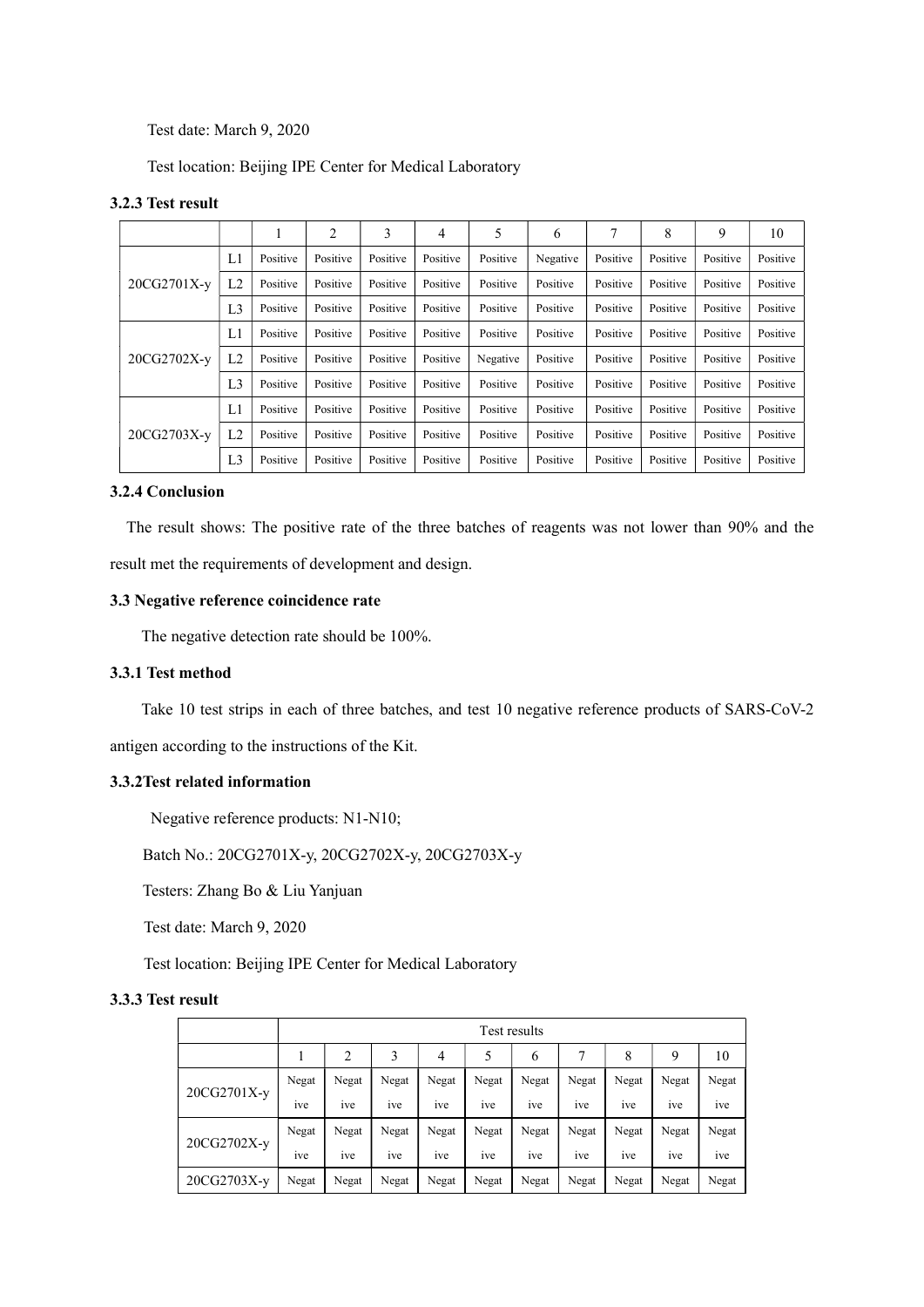|--|--|--|

#### 3.3.4 Conclusion

The negative reference products of SARS-CoV-2 antigen were studied with three batches of test strip.

The test results were negative, which met the requirements of development and design.

## 3.4 Positive reference coincidence rate

The positive rate should be 100%

## 3.4.1 Test method

Take 5 test strips in each of three batches, and test 10 positive reference products of SARS-CoV-2

antigen according to the instructions of the Kit.

#### 3.4.2 Test related information

Positive reference products: P1-P5;

Batch No.: 20CG2701X-y, 20CG2702X-y, 20CG2703X-y

Testers: Zhang Bo & Liu Yanjuan

Test date: March 10, 2020

Test location: Beijing IPE Center for Medical Laboratory

## 3.4.3 Test result

|             |        | 2      | 3      | 4      | 5      |
|-------------|--------|--------|--------|--------|--------|
| 20CG2701X-y | Positi | Positi | Positi | Positi | Positi |
|             | ve     | ve     | ve     | ve     | ve     |
|             | Positi | Positi | Positi | Positi | Positi |
| 20CG2702X-y | ve     | ve     | ve     | ve     | ve     |
|             | Positi | Positi | Positi | Positi | Positi |
| 20CG2703X-y | ve     | ve     | ve     | ve     | ve     |

## 3.4.4 Conclusion

The positive reference products of SARS-CoV-2 antigen were studied with three batches of test strip. The test results were positive, which met the requirements of development and design.

## 3.5 Precision

The results of tested enterprise reference products P2 and P4 shall be positive with uniform color rendering index;

#### 3. 5.1 Test method

Take 10 test strips in the same batch to test the enterprise reference products according to the instructions. Repeatedly test each enterprise reference product for 10 times, and judge the test results.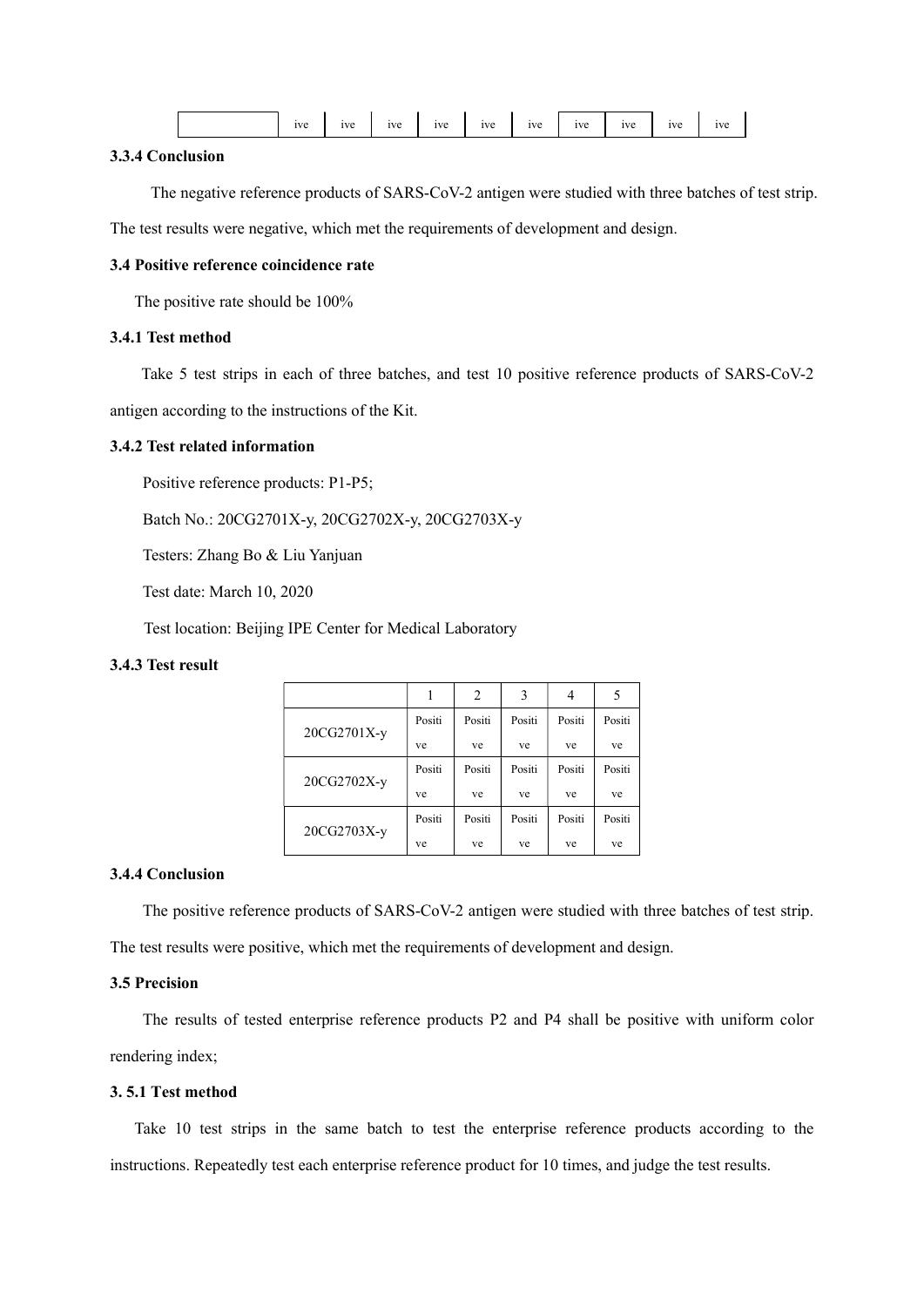#### 3.5.2 Test related information

Test sample: Precision reference product P2, P4;

Batch No.: 20CG2701X-y, 20CG2702X-y, 20CG2703X-y

Testers: Zhang Bo & Liu Yanjuan

Test date: March 10, 2020

Test location: Beijing IPE Center for Medical Laboratory

### 3.5.3 Test result

|             | Test results   |         |                |         |                |        |        |        |        |        |        |                               |
|-------------|----------------|---------|----------------|---------|----------------|--------|--------|--------|--------|--------|--------|-------------------------------|
|             |                | 1       | $\overline{2}$ | 3       | $\overline{4}$ | 5      | 6      | 7      | 8      | 9      | 10     | Colour<br>renderin<br>g index |
|             | P <sub>2</sub> | Positiv | Positive       | Positiv | Positive       | Positi | Positi | Positi | Positi | Positi | Positi | Uniform                       |
| 20CG2701X-y |                | e       |                | e       |                | ve     | ve     | ve     | ve     | ve     | ve     |                               |
|             | <b>P4</b>      | Positiv | Positive       | Positiv | Positive       | Positi | Positi | Positi | Positi | Positi | Positi | Uniform                       |
|             |                | e       |                | e       | ve             | ve     | ve     | ve     | ve     | ve     |        |                               |
|             | P <sub>2</sub> | Positiv | Positive       | Positiv | Positive       | Positi | Positi | Positi | Positi | Positi | Positi | Uniform                       |
| 20CG2702X-y |                | e       |                | e       |                | ve     | ve     | ve     | ve     | ve     | ve     |                               |
|             | <b>P4</b>      | Positiv | Positive       | Positiv | Positive       | Positi | Positi | Positi | Positi | Positi | Positi | Uniform                       |
|             |                | e       |                | e       |                | ve     | ve     | ve     | ve     | ve     | ve     |                               |
|             | P <sub>2</sub> | Positiv | Positive       | Positiv | Positive       | Positi | Positi | Positi | Positi | Positi | Positi | Uniform                       |
|             |                | e       |                | e       |                | ve     | ve     | ve     | ve     | ve     | ve     |                               |
| 20CG2703X-y | <b>P4</b>      | Positiv | Positive       | Positiv |                | Positi | Positi | Positi | Positi | Positi | Positi | Uniform                       |
|             |                | e       |                | e       | Positive       | ve     | ve     | ve     | ve     | ve     | ve     |                               |

#### 3.5.4 Conclusion

The repeatability study was conducted with three batches of test strip. The test results were positive with uniform color rendering index, which met the requirements of development and design.

## 3.6 Testing time

## 3.6.1 Test method

Select the SARS-CoV-2 Antigen Test Kit in one batch to evaluate the testing time. The sample is enterprise reference product P4. The testing time is 5min, 10min, 15min, 20min and 25min. Test each sample once in each testing time. Finally provide the allowed testing time range.

#### 3.6.2 Test related information

Determination of sample fluid: Enterprise reference products P2 and P4 Batch No.: 20CG2701X-y

Test date: March 10, 2020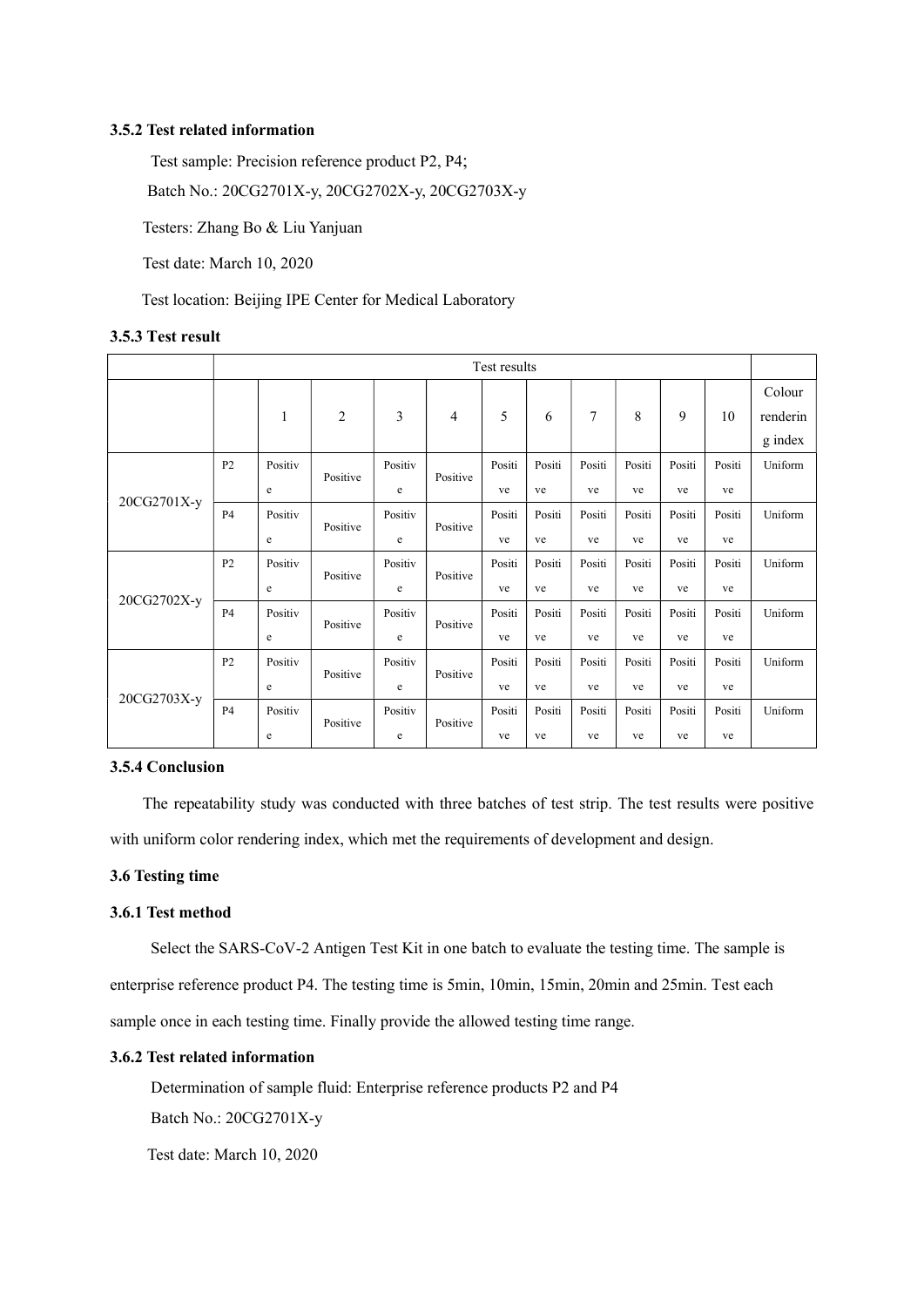## Testers: Zhang Bo & Liu Yanjuan

Test location: Beijing IPE Center for Medical Laboratory

## 3.6.3 Test result

|                                     | 5 min                                                                                                        |                                |  |  |  |  |
|-------------------------------------|--------------------------------------------------------------------------------------------------------------|--------------------------------|--|--|--|--|
| Test item                           | Technical requirements                                                                                       |                                |  |  |  |  |
| Minimum LOD                         | For the tested LOD samples, the positive rate shall not be lower<br>than $90\%$ .                            |                                |  |  |  |  |
| Antigennegative<br>coincidence rate | The negative detection rate should be 100%.                                                                  | Conforming                     |  |  |  |  |
| Antigenpositive<br>coincidence rate | The positive detection rate should be 100%;                                                                  | The test result is<br>negative |  |  |  |  |
| Repeatability                       | The tested enterprise reference product P2 and P4 shall be<br>positive with uniform color rendering index    | The test result is<br>negative |  |  |  |  |
|                                     | $10 \text{ min}$                                                                                             |                                |  |  |  |  |
| Test item                           | Technical requirements                                                                                       | Test results                   |  |  |  |  |
| Minimum LOD                         | For the tested LOD samples, the positive rate shall not be lower<br>than 90%.                                | Conforming                     |  |  |  |  |
| Antigennegative<br>coincidence rate | The negative detection rate should be 100%.                                                                  | Conforming                     |  |  |  |  |
| Antigenpositive<br>coincidence rate | The positive detection rate should be 100%;                                                                  | Conforming                     |  |  |  |  |
| Repeatability                       | The tested enterprise reference product P2 and P4 shall be<br>positive with uniform color rendering index    |                                |  |  |  |  |
|                                     | $15 \text{ min}$                                                                                             |                                |  |  |  |  |
| Test item                           | Technical requirements                                                                                       | Test results                   |  |  |  |  |
| Minimum LOD                         | For the tested LOD samples, the positive rate shall not be lower<br>than $90\%$ .                            | Conforming                     |  |  |  |  |
| Antigennegative<br>coincidence rate | The negative detection rate should be 100%.                                                                  | Conforming                     |  |  |  |  |
| Antigenpositive<br>coincidence rate | The positive detection rate should be 100%;                                                                  | Conforming                     |  |  |  |  |
| Repeatability                       | The result of tested enterprise reference product P4 shall be<br>positive with uniform color rendering index | Conforming                     |  |  |  |  |
|                                     | $20 \text{ min}$                                                                                             |                                |  |  |  |  |
| Test item                           | Technical requirements                                                                                       | Test results                   |  |  |  |  |
| Minimum LOD                         | For the tested LOD samples, the positive rate shall not be lower<br>than 90%.                                | Conforming                     |  |  |  |  |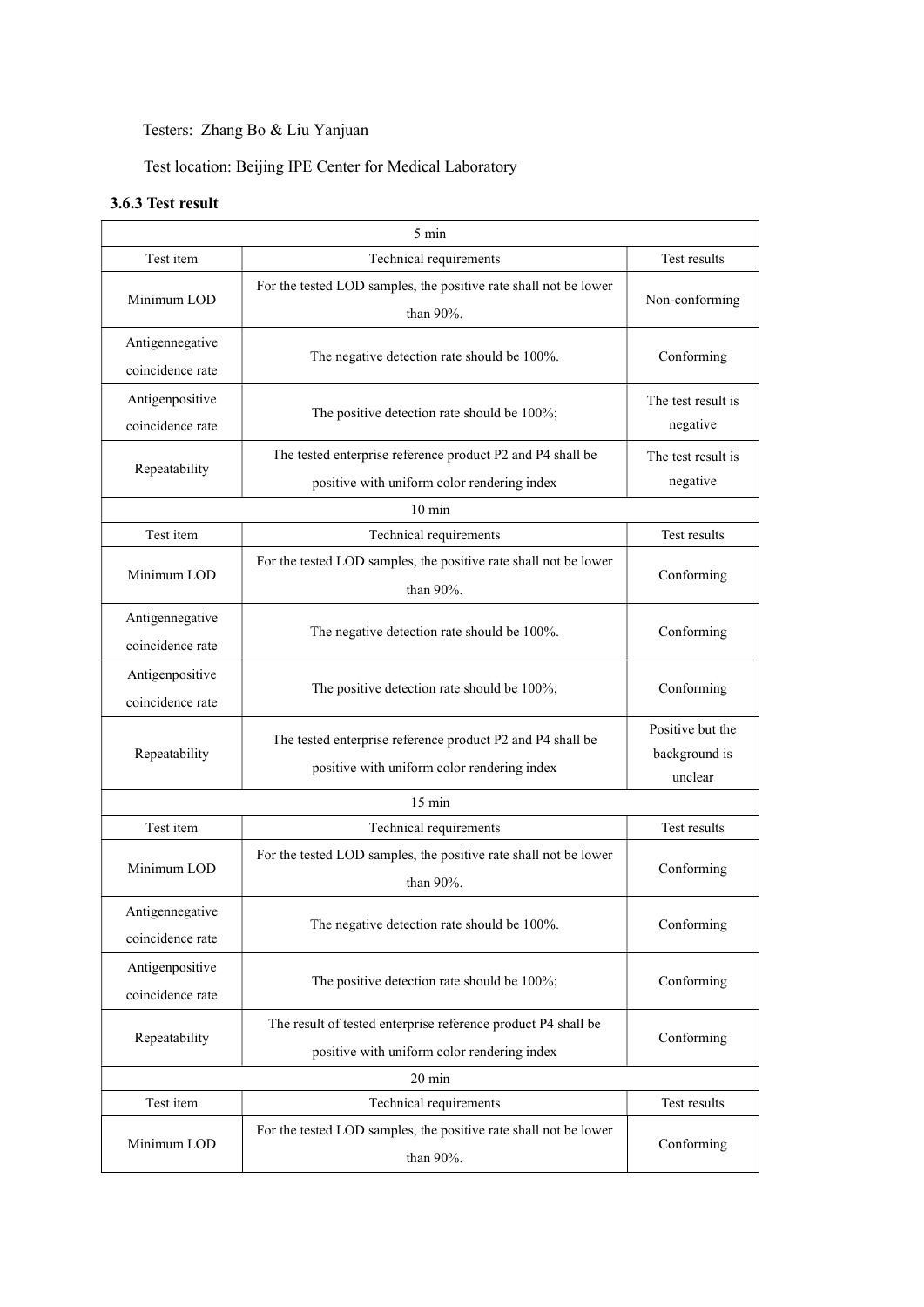| Antigennegative<br>coincidence rate                                                                                           | The negative detection rate should be 100%.                                       | Conforming                                                  |  |  |
|-------------------------------------------------------------------------------------------------------------------------------|-----------------------------------------------------------------------------------|-------------------------------------------------------------|--|--|
| Antigenpositive<br>coincidence rate                                                                                           | The positive detection rate should be 100%;                                       | Conforming                                                  |  |  |
| Repeatability                                                                                                                 | Conforming                                                                        |                                                             |  |  |
|                                                                                                                               | $25 \text{ min}$                                                                  |                                                             |  |  |
| Test item                                                                                                                     | Technical requirements                                                            |                                                             |  |  |
| Minimum LOD                                                                                                                   | For the tested LOD samples, the positive rate shall not be lower<br>than $90\%$ . |                                                             |  |  |
| Antigennegative<br>coincidence rate                                                                                           | The negative detection rate should be 100%.                                       |                                                             |  |  |
| Antigenpositive<br>coincidence rate                                                                                           | The positive detection rate should be 100%;                                       |                                                             |  |  |
| The result of tested enterprise reference product P4 shall be<br>Repeatability<br>positive with uniform color rendering index |                                                                                   | Positive but the<br>color rendering<br>index is not uniform |  |  |

## 3.6.4 Conclusion

The testing time of our SARS-CoV-2 Antigen Test Kit is 15-20min; after 20 min, the read result is invalid.

## 3.7 Analytical specificity

Select three batches of SARS-CoV-2 Antigen Test Kit to evaluate their cross reaction. Test each sample once for cross reaction.

## 3.7.1 Validation Content

Three batches are validated for cross reaction.

Endemic human coronavirus OC43: Manufacturer: medix; species: E.coli

Seasonal H1N1 influenza virus: Manufacturer: ViroStat; species: E.coli

H3N2: Manufacturer: ViroStat; species: E.coli

Respiratory syncytial virus: Manufacturer: Eastcoast Bio; species: E.coli

Adenovirus 1, 2, 3, 4, 5 and 7: Manufacturer: meridian; species: E.coli

EB virus: Manufacturer: Eastcoast Bio; species: E.coli

Measles virus: Manufacturer: ViroStat; species: E.coli

Human cytomegalovirus: Manufacturer: Eastcoast Bio; species: E.coli

Rotavirus: Manufacturer: Eastcoast Bio; species: E.coli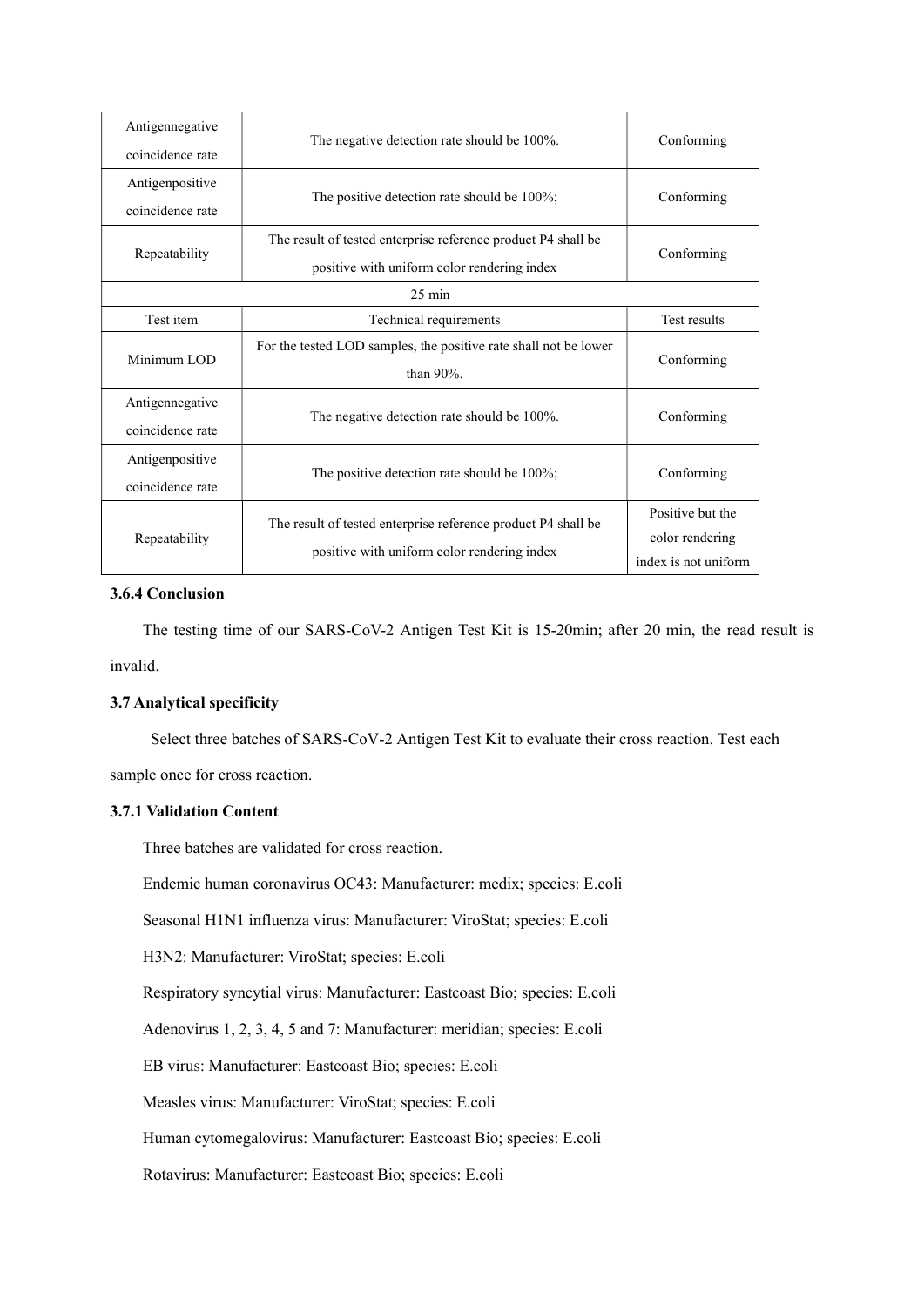Norovirus: Manufacturer: BBI solutions; species: E.coli

Mumps virus: Manufacturer: ViroStat; species: E.coli

Varicella-zoster virus: Manufacturer: ViroStat; species: E.coli

Mycoplasma pneumoniae: Manufacturer: BBI solutions; species: E.coli

Human metapneumovirus: Manufacturer: Creative Diagnostics; species: E.coli

Validate the cross reaction of high-concentration SARS-CoV-2 N protein

## 3.7.2 Validation information

Batch No.: 20CG2701X-y, 20CG2702X-y, 20CG2703X-y

Testers: Zhang Bo & Liu Yanjuan

Test date: March 11, 2020

Test location: Beijing IPE Center for Medical Laboratory

## 3.7.3 Validation result

## Table 4 Determination Results of Cross Reactants

|                                   | 20CG2701X-y | 20CG2702X-y | 20CG2703X-y |
|-----------------------------------|-------------|-------------|-------------|
| OC43                              | Negative    | Negative    | Negative    |
| Novel influenza<br>A(H1N1) (2009) | Negative    | Negative    | Negative    |
| Seasonal H1N1 influenza<br>virus  | Negative    | Negative    | Negative    |
| H3N2                              | Negative    | Negative    | Negative    |
| Respiratory syncytial<br>virus    | Negative    | Negative    | Negative    |
| Adenovirus 1                      | Negative    | Negative    | Negative    |
| Adenovirus 2                      | Negative    | Negative    | Negative    |
| Adenovirus 3                      | Negative    | Negative    | Negative    |
| Adenovirus 4                      | Negative    | Negative    | Negative    |
| Adenovirus 5                      | Negative    | Negative    | Negative    |
| Adenovirus 7                      | Negative    | Negative    | Negative    |
| EB virus                          | Negative    | Negative    | Negative    |
| Measles virus                     | Negative    | Negative    | Negative    |
| Human cytomegalovirus             | Negative    | Negative    | Negative    |
| Rotavirus                         | Negative    | Negative    | Negative    |
| Norovirus                         | Negative    | Negative    | Negative    |
| Mumps virus                       | Negative    | Negative    | Negative    |
| Varicella-zoster virus            | Negative    | Negative    | Negative    |
| Mycoplasma<br>pneumoniae          | Negative    | Negative    | Negative    |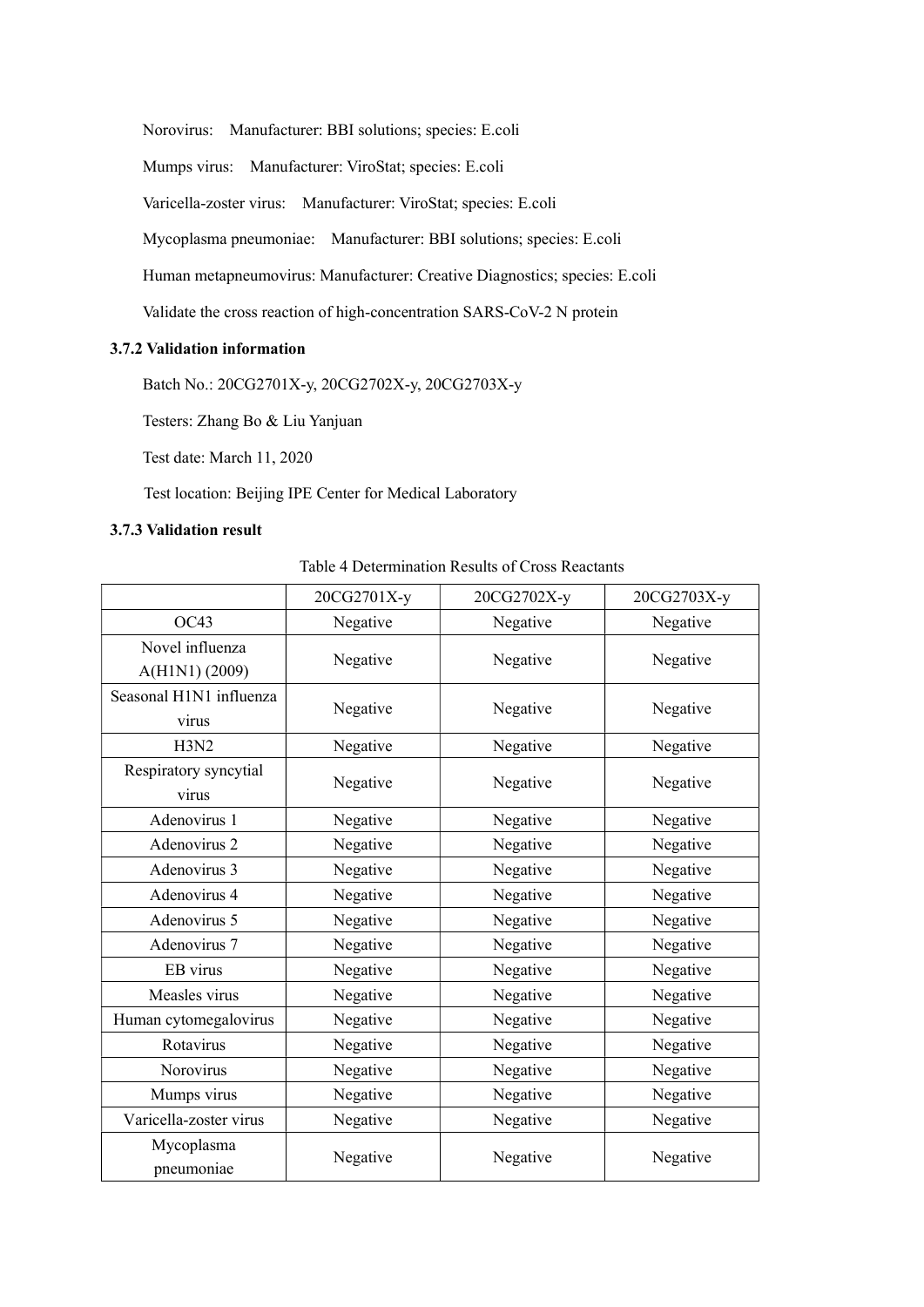| Human                                      | Negative | Negative | Negative |  |
|--------------------------------------------|----------|----------|----------|--|
| metapheumovirus                            |          |          |          |  |
| High-concentration<br>SARS-CoV-2 N protein | Positive | Positive | Positive |  |

## 3.7.4 Validation conclusion

The results of cross reaction showed that the presence of the selected virus antigens which may produce cross reaction would not interfere with the test results of the Kit.

## 3.8 Investigation on HOOK effect

## 3.8.1 Test method

Collect and test 5 high-concentration samples in each of three batches. Repeatedly test the sample in each concentration for 10 times to observe whether there is false negative test result.

## 3.8.2 Test related information

Kit batch No: 20CG2701X-y, 20CG2702X-y, 20CG2703X-y

Testers: Zhang Bo & Liu Yanjuan

Test date: March 12, 2020

Test location: Beijing IPE Center for Medical Laboratory

## 3.8.3 Test result

|                | <b>Test results</b> |       |                |       |       |       |             |                 |         |         |         |  |  |
|----------------|---------------------|-------|----------------|-------|-------|-------|-------------|-----------------|---------|---------|---------|--|--|
|                | Batch No.           | 1     | $\overline{2}$ | 3     | 4     | 5     | 6           | $7\phantom{.0}$ | 8       | 9       | 10      |  |  |
|                | 20CG2701X-y         | Posit | Posit          | Posit | Posit | Posit | Positiv     | Positiv         | Positiv | Positiv | Positiv |  |  |
| Sample         |                     | ive   | ive            | ive   | ive   | ive   | $\mathbf e$ | $\mathbf e$     | e       | e       | $\rm e$ |  |  |
|                | 20CG2702X-y         | Posit | Posit          | Posit | Posit | Posit | Positiv     | Positiv         | Positiv | Positiv | Positiv |  |  |
| $\mathbf{1}$   |                     | ive   | ive            | ive   | ive   | ive   | e           | e               | e       | e       | e       |  |  |
|                | 20CG2703X-y         | Posit | Posit          | Posit | Posit | Posit | Positiv     | Positiv         | Positiv | Positiv | Positiv |  |  |
|                |                     | ive   | ive            | ive   | ive   | ive   | e           | e               | e       | e       | e       |  |  |
|                | Batch No.           | 1     | $\overline{c}$ | 3     | 4     | 5     | 6           | $\tau$          | 8       | 9       | 10      |  |  |
|                | 20CG2701X-y         | Posit | Posit          | Posit | Posit | Posit | Positiv     | Positiv         | Positiv | Positiv | Positiv |  |  |
| Sample         |                     | ive   | ive            | ive   | ive   | ive   | e           | e               | e       | e       | e       |  |  |
|                | 20CG2702X-y         | Posit | Posit          | Posit | Posit | Posit | Positiv     | Positiv         | Positiv | Positiv | Positiv |  |  |
| $\overline{2}$ |                     | ive   | ive            | ive   | ive   | ive   | e           | e               | e       | e       | $\rm e$ |  |  |
|                | 20CG2703X-y         | Posit | Posit          | Posit | Posit | Posit | Positiv     | Positiv         | Positiv | Positiv | Positiv |  |  |
|                |                     | ive   | ive            | ive   | ive   | ive   | e           | e               | e       | e       | e       |  |  |
| Sample         | Batch No.           | 1     | $\overline{2}$ | 3     | 4     | 5     | 6           | $\tau$          | 8       | 9       | 10      |  |  |
|                | 20CG2701X-y         | Posit | Posit          | Posit | Posit | Posit | Positiv     | Positiv         | Positiv | Positiv | Positiv |  |  |
| 3              |                     | ive   | ive            | ive   | ive   | ive   | e           | e               | e       | e       | e       |  |  |

## Table 7 Investigation on HOOK Effect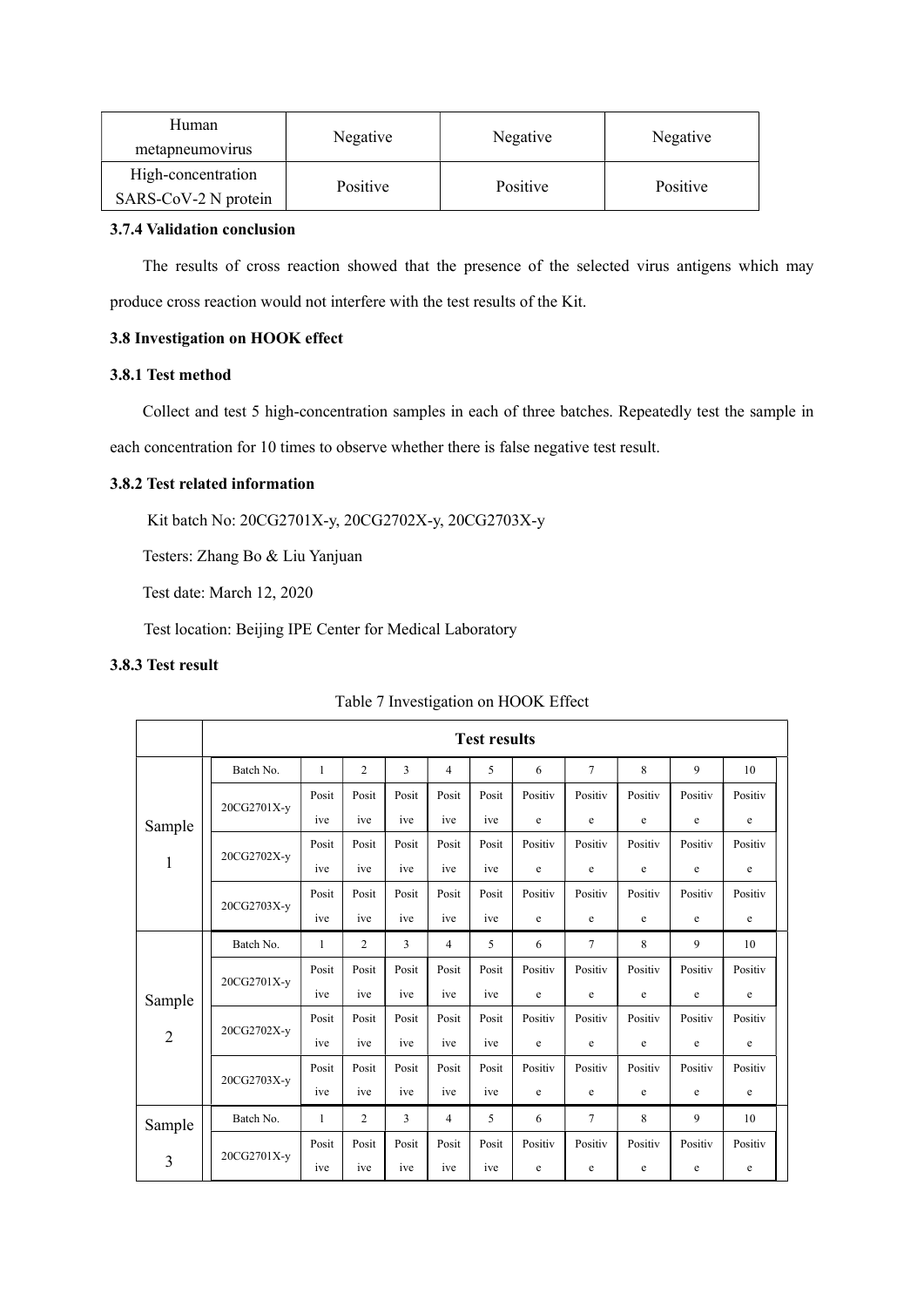|                | 20CG2702X-y | Posit | Posit          | Posit          | Posit | Posit | Positiv     | Positiv        | Positiv     | Positiv | Positiv |  |
|----------------|-------------|-------|----------------|----------------|-------|-------|-------------|----------------|-------------|---------|---------|--|
|                |             | ive   | ive            | ive            | ive   | ive   | $\mathbf e$ | $\rm e$        | e           | e       | e       |  |
|                | 20CG2703X-y | Posit | Posit          | Posit          | Posit | Posit | Positiv     | Positiv        | Positiv     | Positiv | Positiv |  |
|                |             | ive   | ive            | ive            | ive   | ive   | e           | e              | e           | e       | e       |  |
|                | Batch No.   | 1     | $\overline{c}$ | 3              | 4     | 5     | 6           | $\overline{7}$ | 8           | 9       | 10      |  |
|                | 20CG2701X-y | Posit | Posit          | Posit          | Posit | Posit | Positiv     | Positiv        | Positiv     | Positiv | Positiv |  |
| Sample         |             | ive   | ive            | ive            | ive   | ive   | e           | e              | e           | e       | e       |  |
| $\overline{4}$ | 20CG2702X-y | Posit | Posit          | Posit          | Posit | Posit | Positiv     | Positiv        | Positiv     | Positiv | Positiv |  |
|                |             | ive   | ive            | ive            | ive   | ive   | e           | e              | e           | e       | e       |  |
|                | 20CG2703X-y | Posit | Posit          | Posit          | Posit | Posit | Positiv     | Positiv        | Positiv     | Positiv | Positiv |  |
|                |             | ive   | ive            | ive            | ive   | ive   | $\mathbf e$ | e              | e           | e       | e       |  |
|                | Batch No.   | 1     | $\overline{c}$ | $\overline{3}$ | 4     | 5     | 6           | $\overline{7}$ | 8           | 9       | 10      |  |
|                | 20CG2701X-y | Posit | Posit          | Posit          | Posit | Posit | Positiv     | Positiv        | Positiv     | Positiv | Positiv |  |
| Sample<br>5    |             | ive   | ive            | ive            | ive   | ive   | $\mathbf e$ | $\rm e$        | $\mathbf e$ | e       | e       |  |
|                | 20CG2702X-y | Posit | Posit          | Posit          | Posit | Posit | Positiv     | Positiv        | Positiv     | Positiv | Positiv |  |
|                |             | ive   | ive            | ive            | ive   | ive   | e           | e              | e           | e       | e       |  |
|                | 20CG2703X-y | Posit | Posit          | Posit          | Posit | Posit | Positiv     | Positiv        | Positiv     | Positiv | Positiv |  |
|                |             | ive   | ive            | ive            | ive   | ive   | e           | e              | e           | e       | e       |  |

#### 3.8.4 Conclusion

No false negative test results were found in high concentration samples tested, which met the development requirements.

#### 3.9 Reproducibility

The results of tested enterprise reference products P2 and P4 shall be positive with uniform color rendering index.

#### 3.9.1 Test method

Take test strips in the same batch to test the enterprise reference products P2 and P4 by different operators from Beijing IPE Center for Medical Laboratory and Beijing Lepu Medical Technology Co., Ltd. according to the instructions. Repeatedly test each enterprise reference product for 10 times, and judge the test results.

## 3.9.2 Test related information

Test sample: Precision reference product P2, P4;

Batch No.: 20CG2701X-y, 20CG2702X-y, 20CG2703X-y

Testers: Zhao Mancang, Gong Lingyan, Zhang Bo, and Liu Yanjuan

Test date: March 12, 2020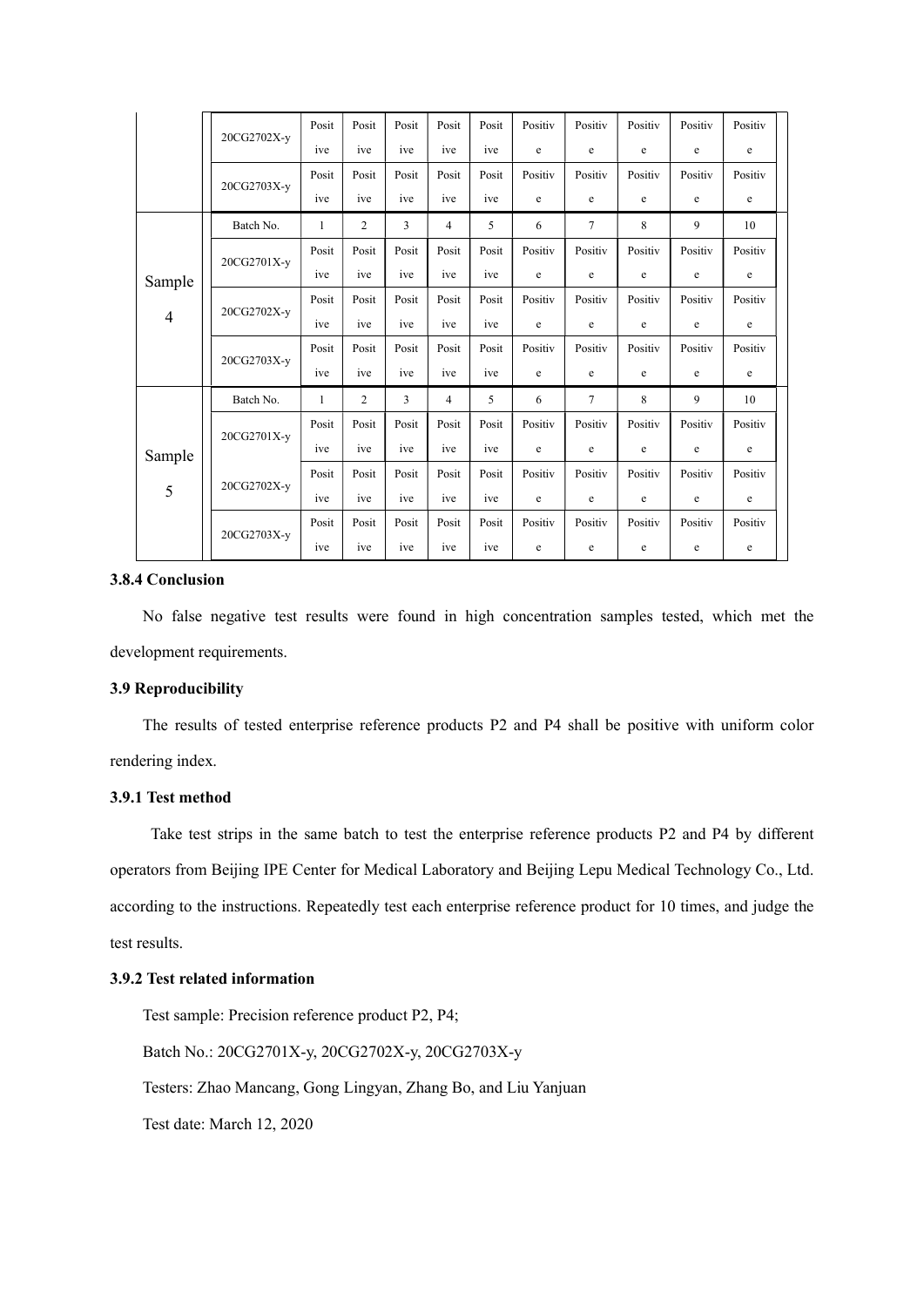Test location: Beijing IPE Center for Medical Laboratory & Beijing Lepu Medical Technology Co.,

Ltd.

## 3.9.3 Test result

3.9.3.1 Test results by Beijing IPE Center for Medical Laboratory

|             |                | Test results (Beijing IPE Center for Medical Laboratory) |                |         |          |        |        |        |        |        |        |                               |
|-------------|----------------|----------------------------------------------------------|----------------|---------|----------|--------|--------|--------|--------|--------|--------|-------------------------------|
|             |                | 1                                                        | $\overline{2}$ | 3       | 4        | 5      | 6      | 7      | 8      | 9      | 10     | Colour<br>renderin<br>g index |
|             | P <sub>2</sub> | Positiv                                                  | Positive       | Positiv | Positive | Positi | Positi | Positi | Positi | Positi | Positi | Uniform                       |
|             |                | e                                                        |                | e       |          | ve     | ve     | ve     | ve     | ve     | ve     |                               |
| 20CG2701X-y | <b>P4</b>      | Positiv                                                  | Positive       | Positiv | Positive | Positi | Positi | Positi | Positi | Positi | Positi | Uniform                       |
|             |                | e                                                        |                | e       |          | ve     | ve     | ve     | ve     | ve     | ve     |                               |
|             | P <sub>2</sub> | Positiv                                                  | Positive       | Positiv | Positive | Positi | Positi | Positi | Positi | Positi | Positi | Uniform                       |
|             |                | e                                                        |                | e       |          | ve     | ve     | ve     | ve     | ve     | ve     |                               |
| 20CG2702X-y | P <sub>4</sub> | Positiv                                                  | Positive       | Positiv | Positive | Positi | Positi | Positi | Positi | Positi | Positi | Uniform                       |
|             |                | e                                                        |                | e       |          | ve     | ve     | ve     | ve     | ve     | ve     |                               |
|             | P <sub>2</sub> | Positiv                                                  | Positive       | Positiv | Positive | Positi | Positi | Positi | Positi | Positi | Positi | Uniform                       |
|             |                | e                                                        |                | e       |          | ve     | ve     | ve     | ve     | ve     | ve     |                               |
| 20CG2703X-y | <b>P4</b>      | Positiv                                                  | Positive       | Positiv |          | Positi | Positi | Positi | Positi | Positi | Positi | Uniform                       |
|             |                | e                                                        |                | e       | Positive | ve     | ve     | ve     | ve     | ve     | ve     |                               |

|  | Table 8 Test Results (Beijing IPE Center for Medical Laboratory) |  |
|--|------------------------------------------------------------------|--|
|--|------------------------------------------------------------------|--|

## 3.9.3.2 Beijing Lepu Medical Technology Co., Ltd.Test results

|             |                | Test Results (Beijing Lepu Medical Technology Co., Ltd.) |                |              |          |              |              |              |              |              |              |                               |
|-------------|----------------|----------------------------------------------------------|----------------|--------------|----------|--------------|--------------|--------------|--------------|--------------|--------------|-------------------------------|
|             |                | 1                                                        | $\overline{2}$ | 3            | 4        | 5            | 6            | 7            | 8            | 9            | 10           | Colour<br>renderin<br>g index |
|             | P <sub>2</sub> | Positiv<br>e                                             | Positive       | Positiv<br>e | Positive | Positi<br>ve | Positi<br>ve | Positi<br>ve | Positi<br>ve | Positi<br>ve | Positi<br>ve | Uniform                       |
| 20CG2701X-y | <b>P4</b>      | Positiv<br>e                                             | Positive       | Positiv<br>e | Positive | Positi<br>ve | Positi<br>ve | Positi<br>ve | Positi<br>ve | Positi<br>ve | Positi<br>ve | Uniform                       |
|             | P <sub>2</sub> | Positiv<br>e                                             | Positive       | Positiv<br>e | Positive | Positi<br>ve | Positi<br>ve | Positi<br>ve | Positi<br>ve | Positi<br>ve | Positi<br>ve | Uniform                       |
| 20CG2702X-y | P <sub>4</sub> | Positiv<br>e                                             | Positive       | Positiv<br>e | Positive | Positi<br>ve | Positi<br>ve | Positi<br>ve | Positi<br>ve | Positi<br>ve | Positi<br>ve | Uniform                       |
|             | P <sub>2</sub> | Positiv<br>e                                             | Positive       | Positiv<br>e | Positive | Positi<br>ve | Positi<br>ve | Positi<br>ve | Positi<br>ve | Positi<br>ve | Positi<br>ve | Uniform                       |
| 20CG2703X-y | <b>P4</b>      | Positiv<br>e                                             | Positive       | Positiv<br>e | Positive | Positi<br>ve | Positi<br>ve | Positi<br>ve | Positi<br>ve | Positi<br>ve | Positi<br>ve | Uniform                       |

## Table 9 Test Results (Beijing Lepu Medical Technology Co., Ltd.)

## 3.9.4 Conclusion